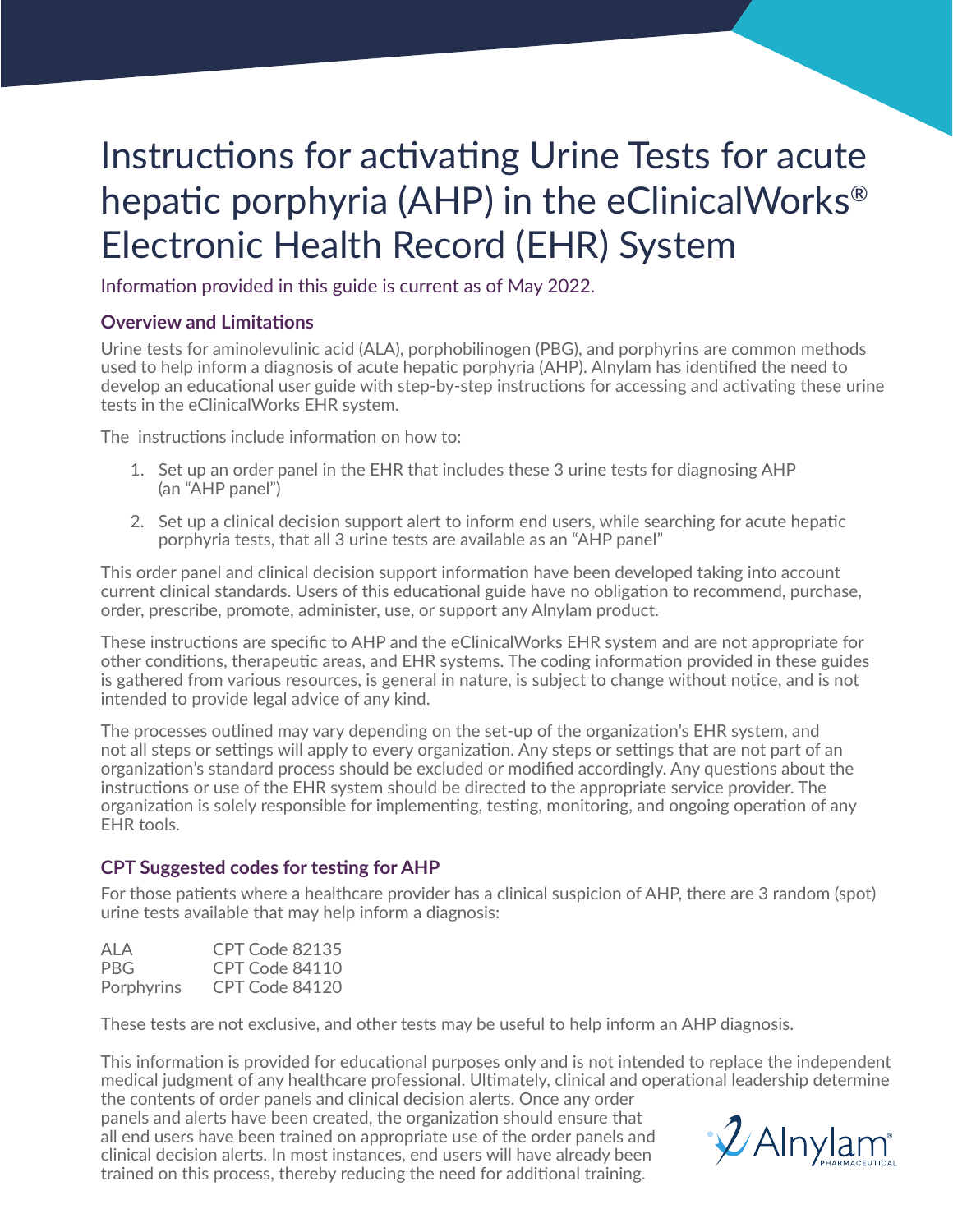## **Instructions**

### **Order Panel:**

*Creating a new Order Set or updating an existing one may require appropriate user rights.* 

- 1. Navigate to the top of the EMR menu and click on Order Set Administration
- 2. In the Search for Order Sets field on the top of the window, check for existing Order Sets specific to AHP. Click Update to modify an existing Order Set or click New to create a new one
- 3. Enter a short description in the Order Set Description field, for example "AHP Panel." Leave the Order Set Measure field blank. Set the Quick Order Set button to Yes and click OK
- 4. A Diagnoses Trigger and Link may be set up but are optional (and only require to be completed if the Order Set needs to be linked to a Diagnoses - ICD-10 code)
- 5. Select the Labs field and click Browse
- 6. To add a product, set the radio button on the top of the new window to All and enter ALA in the Lookup field (CPT Code 82135). Select ALA
- 7. Repeat for PBG and Porphyrins (PBG CPT Code 84110 and Porphyrins CPT Code 84120). Click OK once completed
- 8. Save the completed "AHP Panel" Order Set

### **Clinical Decision Alert**

*eClinicalWorks' registry alerts are a Clinical Decision Support solution that can be created and/or customized to align with the health system's clinical preferences and workflow.* 

- 1. Select Registry from the Registry band in the left navigation panel
- 2. Select the Labs/DI/Procedures tab
- 3. Select Labs and enter "ALA" in the search field. Uncheck the yellow star icon to look for all labs. Set the desired Result Date Range
- 4. Click the Run New button
- 5. Select Labs and enter "PBG" in the search field. Uncheck the yellow star icon to look for all labs. Set the desired Result Date Range
- 6. Click the Run Subset button
- 7. Select Labs and enter "Porphyrins" in the search field. Uncheck the yellow star icon to look for all labs. Set the desired Result Date Range
- 8. Click the Run Subset button
- 9. Click Save Query and click Yes on the confirmation message
- 10. Complete the Save Registry Query Report window, enter "Consider ordering porphobilinogen (PBG), aminolevulinic acid (ALA) and porphyrins for acute hepatic porphyria" in the Name field and check the CDSS Enabled checkbox
- 11. Click OK
- 12. When a patient meets the criteria, the registry alert will display in the CDSS tab in the right-hand panel.